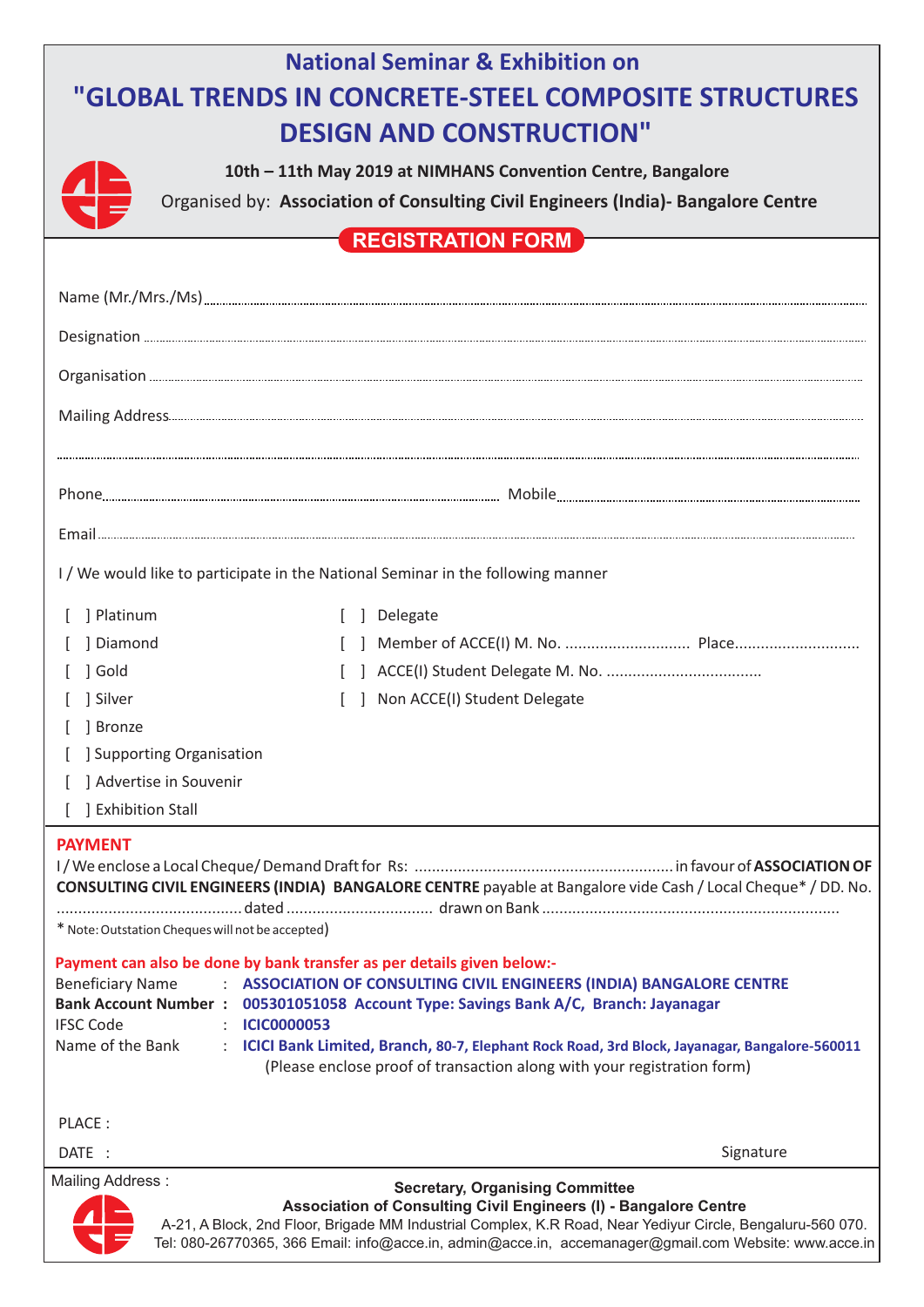|           |                                             | To Secretary, Organising Committee<br>Association of Consulting Civil Engineers (I) - Bangalore Centre<br>A-21, A Block, 2nd Floor, Brigade MM Industrial Complex, K.R Road,<br>Near Yediyur Circle, Bengaluru-560 070. Tel: 080-26770365, 26770366,<br>Email: info@acce.in, admin@acce.in, accemanager@gmail.com Website: www.acce.in                                                                                  |                      |       |                        |       |
|-----------|---------------------------------------------|-------------------------------------------------------------------------------------------------------------------------------------------------------------------------------------------------------------------------------------------------------------------------------------------------------------------------------------------------------------------------------------------------------------------------|----------------------|-------|------------------------|-------|
| Dear Sir, |                                             | <b>STALL RESERVATION FORM</b><br>We hereby forward the application form duly filled in together with the demand draft towards stall charges. We acknowledge explicity<br>that we have read and accepted in full the rules and regulations of the exhibition guidelines and by submitting this application, we<br>undertake to comply with the same. (Exhibition Guidelines, rules and regulations enclosed separately). |                      | DATE: |                        | /2019 |
|           | Name of the Exhibiting Company:             |                                                                                                                                                                                                                                                                                                                                                                                                                         |                      |       |                        |       |
|           | Contact Person: Mr. / Ms.                   |                                                                                                                                                                                                                                                                                                                                                                                                                         |                      |       |                        |       |
| Address:  |                                             |                                                                                                                                                                                                                                                                                                                                                                                                                         | Phone with area Code |       |                        |       |
|           |                                             |                                                                                                                                                                                                                                                                                                                                                                                                                         | Mobile               |       |                        |       |
|           |                                             |                                                                                                                                                                                                                                                                                                                                                                                                                         | Fax                  |       |                        |       |
|           |                                             |                                                                                                                                                                                                                                                                                                                                                                                                                         | E-mail               |       |                        |       |
| City:     |                                             | Pin Code:                                                                                                                                                                                                                                                                                                                                                                                                               | Website              |       |                        |       |
|           |                                             | Brief Description about the exhibits (Please enclose Leaflet / Catalogue / Brochure, etc. for ready reference separately)                                                                                                                                                                                                                                                                                               |                      |       |                        |       |
| SI. No.   |                                             |                                                                                                                                                                                                                                                                                                                                                                                                                         |                      |       |                        |       |
| 1         |                                             |                                                                                                                                                                                                                                                                                                                                                                                                                         |                      |       |                        |       |
| 2         |                                             |                                                                                                                                                                                                                                                                                                                                                                                                                         |                      |       |                        |       |
| 3         |                                             |                                                                                                                                                                                                                                                                                                                                                                                                                         |                      |       |                        |       |
| 4         |                                             |                                                                                                                                                                                                                                                                                                                                                                                                                         |                      |       |                        |       |
|           | <b>Stall Requirement:</b>                   |                                                                                                                                                                                                                                                                                                                                                                                                                         |                      |       |                        |       |
|           | Stall Size: 3 m x 3 m                       | No. of Stalls required :                                                                                                                                                                                                                                                                                                                                                                                                | Preferred Stall Nos. |       |                        |       |
|           | <b>Beneficiary Name</b><br>Name of the Bank | Payment can also be done by bank transfer as per details given below:-<br>: ASSOCIATION OF CONSULTING CIVIL ENGINEERS (INDIA) BANGALORE CENTRE<br>Bank Account Number: 005301051058 Account Type: Savings Bank (SB A/c) Branch: Jayanagar<br>: ICICI Bank Limited, Branch, 80-7, Elephant Rock Road, 3rd Block, Jayanagar, Bangalore-560011<br>Please enclose proof of transaction along with your registration form.   | <b>PAYMENT</b>       |       | IFSC Code: ICIC0000053 |       |
| PLACE:    |                                             |                                                                                                                                                                                                                                                                                                                                                                                                                         |                      |       |                        |       |
| DATE :    |                                             |                                                                                                                                                                                                                                                                                                                                                                                                                         |                      |       | Signature              |       |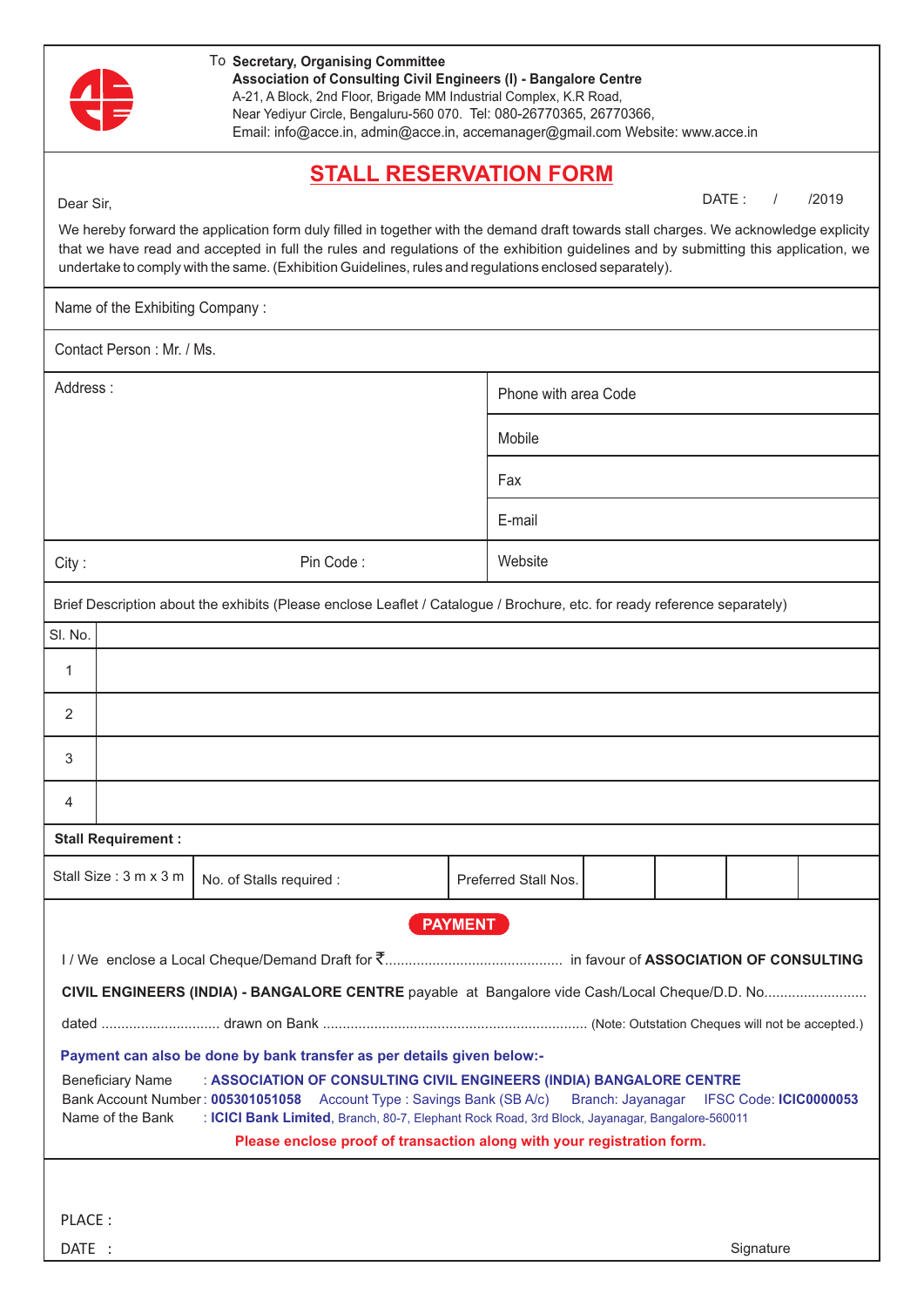## **EXHIBITION GUIDELINES, RULES AND REGULATIONS**

|    | A. GENERAL INFORMATION :                    |                                                                                                                                                                                                                                                                                                                                                   |
|----|---------------------------------------------|---------------------------------------------------------------------------------------------------------------------------------------------------------------------------------------------------------------------------------------------------------------------------------------------------------------------------------------------------|
| 1. | <b>Organisers</b>                           | : ASSOCIATION OF CONSULTING CIVIL ENGINEERS (INDIA) - BANGALORE CENTRE                                                                                                                                                                                                                                                                            |
| 2. | Communication :                             | <b>Secretary, Organising Committee</b><br><b>Association of Consulting Civil Engineers (I) - Bangalore Centre</b><br>A-21, A Block, 2nd Floor, Brigade MM Industrial Complex, K.R Road,<br>Near Yediyur Circle, Bengaluru-560 070. Tel: 080-26770365, 26770366,<br>Email: info@acce.in, admin@acce.in, accemanager@gmail.com Website: www.acce.in |
| 3. | Venue                                       | <b>NIMHANS Convention Centre, Hosur Road, Bangalore.</b>                                                                                                                                                                                                                                                                                          |
| 4. | Date                                        | : 10th - 11th May 2019                                                                                                                                                                                                                                                                                                                            |
| 5. | <b>Facilities</b>                           | : Stall size 3m x 3m, Sides covered with polycam Panels, Flat facia with cut letters, 01 counter tables, 02 chairs,<br>03 spot lights, 01 power point, and Carpet flooring. Extra Tables / Chairs available at the venue at cost.<br>Coffee / Tea and Lunch coupons for two persons per stall for all the days will be provided.                  |
| 6. | <b>Stall Layout</b>                         | : Schematic Layout attached separately. (Stall layout is indicative only and may change to<br>a minimum extent depending on the actual area available).                                                                                                                                                                                           |
| 7. |                                             | Target Audience: Academicians, Architects, Consulting Engineers, Builders, Developers, Equipment Manufacturers,<br>Govt. Department, R & D Institutions, College Students and General Public<br>(Exhibition will be open for all the days)                                                                                                        |
| 8. | Recognition                                 | : Certificate of Participation and Memento will be issued to all the exhibitors and Listing of all the<br>Exhibitors with their product details, Contact Nos. etc will be published in the souvenir as single<br>page - Colour advertisement.                                                                                                     |
|    | <b>B. STALL RENTALS</b>                     |                                                                                                                                                                                                                                                                                                                                                   |
|    | <b>INDOOR</b>                               | Rs. 30,000/-<br>٠<br>Extra Tables, Chairs etc. will be available at nominal cost at the venue                                                                                                                                                                                                                                                     |
|    |                                             |                                                                                                                                                                                                                                                                                                                                                   |
|    | <b>C. PAYMENTS</b>                          | : All payments should be made in full, online or through cheque drawn in favor of Association of<br><b>Consulting Civil Engineers (India), Bangalore Centre.</b> For more information and registration<br>please visit our Website: www.acce.in or contact Association of Consulting Civil Engineers<br>(India), Headquarters office, Bangalore.  |
| D. |                                             |                                                                                                                                                                                                                                                                                                                                                   |
| 1. | <b>GUIDELINES</b><br><b>Stall Allotment</b> | : Allotment of stalls will be strictly on the basis of "First come first basis" within the planned<br>cluster, which will be decided by the organisers.                                                                                                                                                                                           |
| 2. | Cancellation                                | : Failure to make full payment as per schedule would render cancellation of stall booking. After<br>making the payment, no cancellations of stalls permitted and no refund will be made in such<br>cases.                                                                                                                                         |
| З. | Advertising                                 | Display material should be restricted to stall area and loud music not permitted, No display boards<br>should be exhibited in the premises without prior permission of organisers. Advertiser wishing to<br>display banners should contact organisers.                                                                                            |
| 4. | Liability                                   | Organisers are not be liable in any form for any loss or damage to exhibitors property at the venue<br>or injury to their personnel and visitors. However, night security will be provided as an extra<br>precautionary measure to safeguard the stalls.                                                                                          |
| 5. | General                                     | : The decision of the Organising Committee, ACCE (I), Bangalore Centre will be final and binding in<br>regard to change in layout and enforcement of these rules and regulations as laid down by the<br>organisers.                                                                                                                               |
| 6. | <b>Jurisdiction</b>                         | : All disputes are subjected to Bangalore Jurisdiction.                                                                                                                                                                                                                                                                                           |